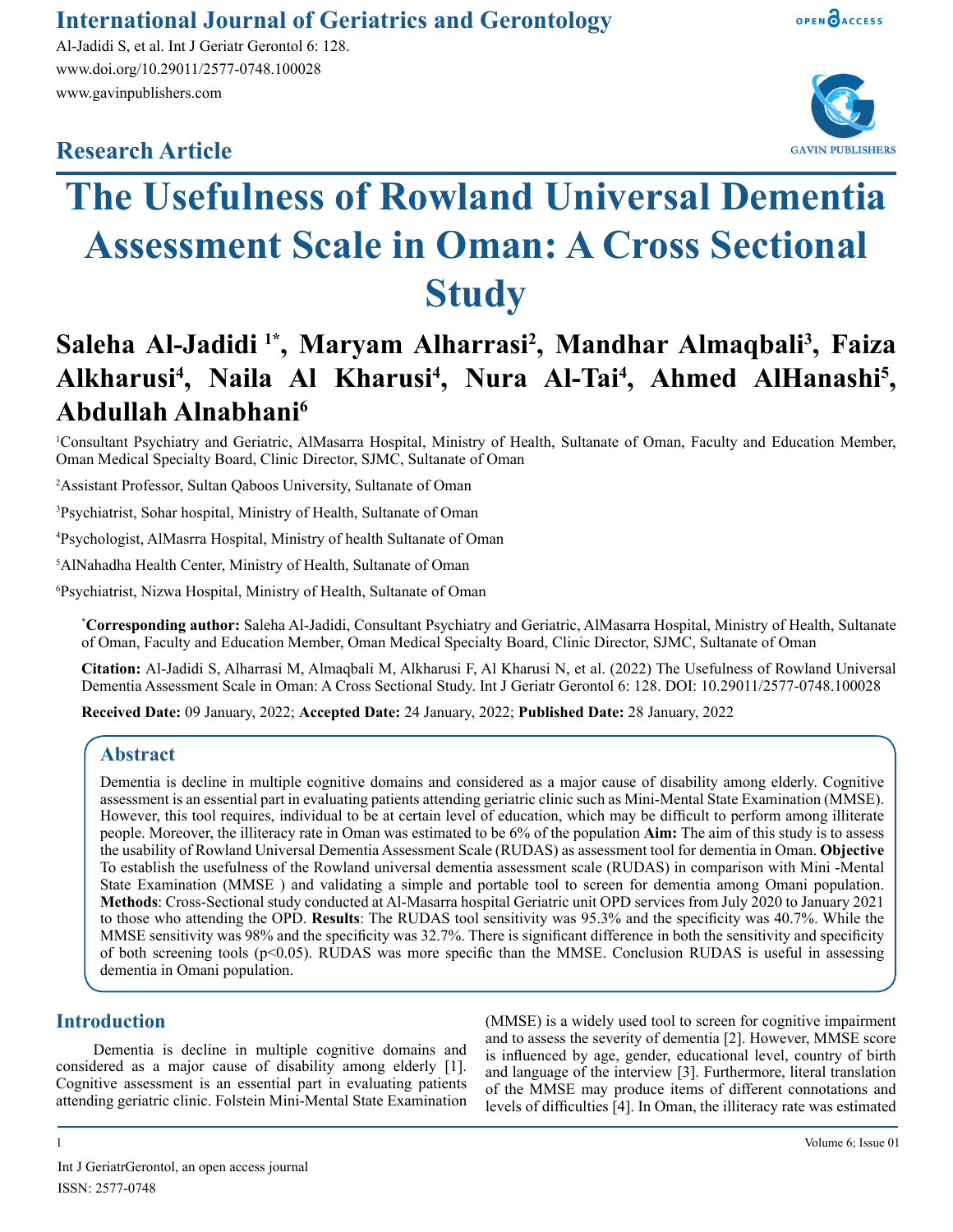to be 6% of the population (UNESCO institute for statistics 2015). Moreover, in geriatric population in Oman is 6% more in females, with present more than 80%, while in elderly men equaled to 22% [5]. In Oman, increase presentation of illiteracy in elderly due to lack of schools and other education resources before 1970. Hence, cognitive assessment of this age group requires a good screening tool with cross-cultural, linguistic and psychometric properties. In Oman: AlMasarra Hospital, total number of Dementia requested to date are 3098 and those who actively attending in OPD are 1000+ cases. Moreover, dementia cases at AlMasarra Hospital Geriatric representing 76% of total patients seen in Geriatric unit [6]. Rowland universal dementia assessment scale - RUDAS [7] is a simple tool to detect dementia that is valid across various cultures and can be translated easily to different languages [7]. There are positive studies conducted in Australia, European countries and India assessing the usefulness of RUDAS in dementia [8-10]. Moreover, up to our knowledge, this is the first study in Middle East study /Oman, assessing the usefulness of RUDAS in dementia. In a study done by Storey, et al. used the 6-item RUDAS show that the tools not affected by gender, years of education, differential performance factors and preferred language [7]. "The area under the ROC curve for the RUDAS was 0.94 (95% CI 0.87-0.98). At a cut-point of 23 (maximum score of 30), sensitivity and specificity were 89% and 98%, respectively. Inter-rater (0.99) and testretest (0.98) reliabilities were very high [8]." Another study title Usefulness of the Rowland Universal Dementia Assessment Scale in South India, which was done by Lype, et al. aim to compare the sensitivity and specificity of MMSE and RUDAS [11]. The conclusion shows that RUDAS had "a similar sensitivity but better specificity than MMSE, but did have an educational bias [9]." A prospective international cross-sectional multi-center study across five Western European countries done by [Nielsen](https://pubmed.ncbi.nlm.nih.gov/?term=Nielsen+TR&cauthor_id=30017010) TR, et al. found the RUDAS have high diagnostic accuracy in multicultural sample (sensitivity 0.80, specificity 0.90) [5].

Up to our knowledge, this first study in Middle East / Oman to assess the usefulness of the Rowland Universal Dementia Assessment Scale (RUDAS) among Omani elderly population. Validating a simple and portable tool to screen for dementia and other cognitive disorders will help the treating doctors to monitor the progress of the disease and the response to medical intervention.

#### **Methodology**

#### **Type of study**

A cross sectional study conducted at Al-Masarra hospital (tertiary hospital) Geriatric unit OPD from July 2020 to Jane 2021 to those who attending the OPD visits. Objective to establish the usefulness of the Rowland Universal Dementia Assessment Scale (RUDAS) among Omani elderly population through a comparison with MMSE and DSM 5 criteria for neurocognitive disorder. The total active dementia population attending AlMasarra at Hospital who are currently attending the outpatient clinic are 1000 patients. We have based our sample calculation to meet this aim. We based our sample size and population on the need of the psychometric analysis that we will use to achieve this aim and on the previous literature published on the same topic [5,9]. To achieve adequate sample size for the psychometric analysis explained in result section. The study was approved by Ministry of Health Research Ethic Committee, Muscat Governorate.

#### **Sample size**

The total sample size in this study will be 300 patients, which will be sufficient for running both types of factor analysis [12]. 50% with neurocognitive disorders (Alzheimer Disease, Vascular dementia, Fronto-Temporal Dementia, Lew Body Dementia, other non-specific Dementias) Mild to severe degree Another 50% the control group without neurocognitive disorder. The sample will be collected by simple random, number the OPD attendees and enrolled participates with odd numbers (1, 3, 5, 7...etc.) and leave the even numbers. Inclusion criteria, patients with major neurocognitive disorder and apparent normal without neurocognitive disorder Exclusion criteria substance misuse.

#### **Data analysis**

SPSS version 20 will be used for analysis. For descriptive purposes, categorized variables will be described as percentages with confidence intervals. Continuous variables will be presented as mean with standard deviation or median with inter-quartile range. To assess relations between variables: as univariate analysis, we will use chi-square, t-test, ANOVA or non-parametric test according to nature of data. The result will listed after completion of the study; however, we anticipate that, the positive result of usefulness/ usability of RUDAS in assessment dementia. In addition, such result of this study may help psychiatrists, physicians and other health professionals to screen for cognitive impairment in elderly from different cultures and various educational level. In addition, validating a simple and portable tool to screen for dementia and other cognitive disorders will help the treating doctors to monitor the progress of the disease and the response to medical intervention. The results will be presented in comparison of two groups.

#### **Results**

#### **Sample and Sampling Technique**

The sample in this descriptive study included patients with major neurocognitive disorder-dementia. Inclusion criteria was patients with dementia above the age of 60 years old, attending the outpatient clinic at (Al-Masrra hospital) in the northern of Oman. We also recruited patients who apparently normal without dementia/diagnosed with other disorders to be a comparison group (control). We excluded patients with severe concomitant chronic disabling diseases who cannot fill up the assessment tool such as those with terminal heart failure, terminal cancer, and end stage renal diseases.

The aim of this study is to assess the usability of the RUDA's assessment tool. The total dementia population attending Al-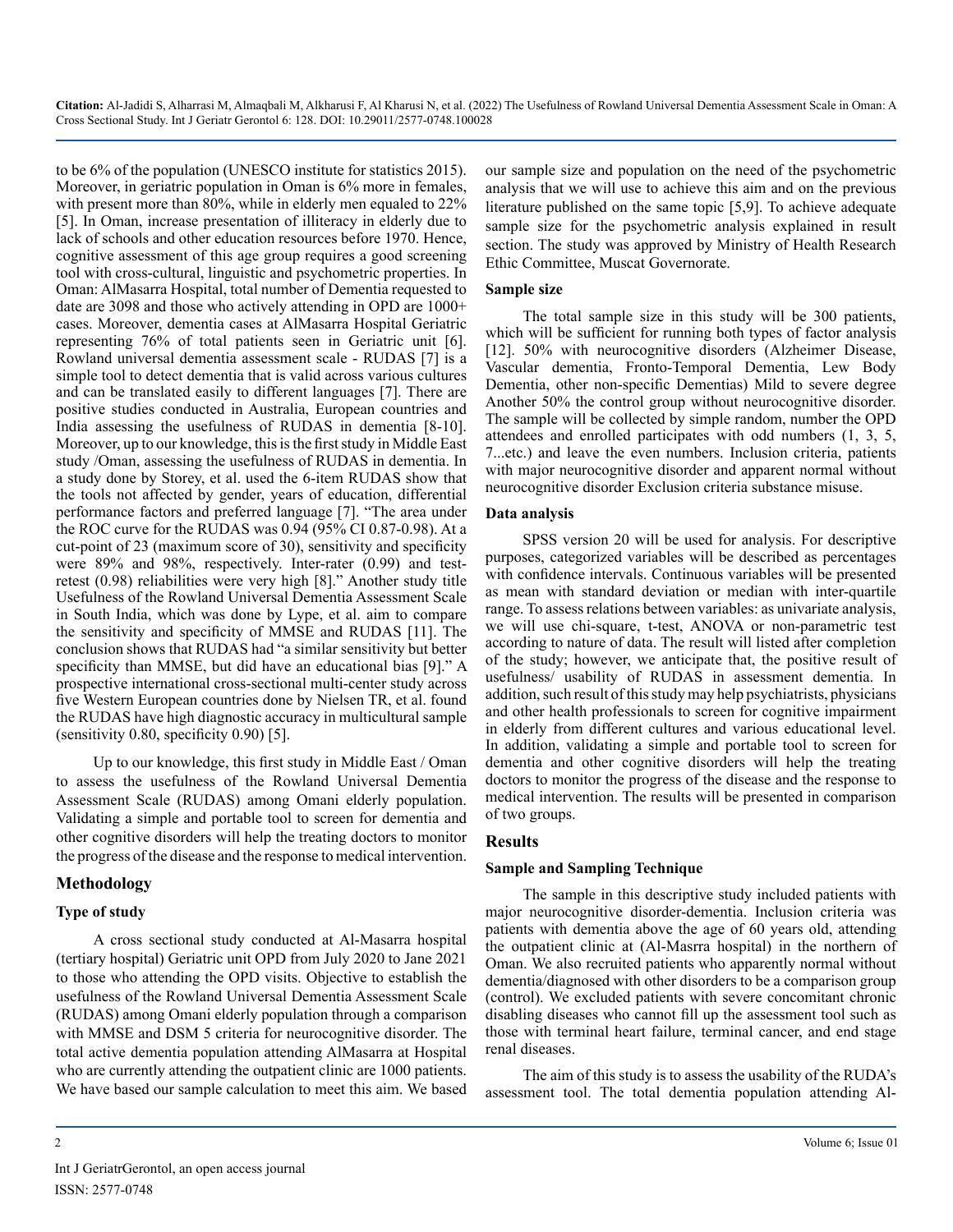Masarra Hospital who were currently attending the outpatient clinic were 1000 patient. We have based our sample calculation to meet this aim. We based our sample size on the need of the psychometric analysis that we used to achieve this aim and on the previous literature published on the same topic [5,9]. To achieve adequate sample size for the psychometric analysis explained in the next section we recruited 250 patients. To account for possible missing data, we recruited an extra 50 patients. The total sample size in this study was 300 patients (150 cases and 150 controls) which was sufficient for running the analysis.

#### **Statistical Analysis**

Data was tested for normality and accuracy prior to the actual analysis using skewness, kurtosis, and histograms. Categorical data was presented in percentages and continues data was presented as means and standard deviations. Independent sample t-test was used to examine the mean difference between

the control and the case group in terms of formal education. Cases and controls were classified as tested positive or tested negative based on the recommended cut off point (24 for MMSE and 23 for RUDAS). Sensitivity and specificity were calculated for both tests. McNemar's test was used to examine difference in the specificity and sensitivity. Significance was set at .05. All analysis was carried out using SPSS version 23.

#### **Results**

The screening test was administered to 150 patients with dementia (cases), and 150 patients with non-dementia (controls). The mean age in the cases group was 76.08 years (8.30), and 69.03 years (6.56) in the control group. Both groups were nearly equal in terms of gender variations, mostly unmarried, unemployed, uneducated and have existing comorbidities with their mental health disorders. Most of the sample was on treatment for their condition. Characteristics of both groups are presented in Table 1.

|                           |                       |            | Cases |            |              | <b>Controls</b> |       |            |  |                  |               |
|---------------------------|-----------------------|------------|-------|------------|--------------|-----------------|-------|------------|--|------------------|---------------|
| Characteristic            |                       |            | Mean  | ${\rm SD}$ | Frequency    | $\frac{0}{0}$   | Mean  | ${\rm SD}$ |  | Frequency        | $\frac{0}{0}$ |
| Age                       |                       |            | 76.08 | 8.30       |              |                 | 69.03 | 6.56       |  |                  |               |
|                           |                       |            |       |            |              |                 |       |            |  |                  |               |
| Gender                    | Male                  |            |       |            | 70           | 23.3            |       |            |  | 60               | 20.0          |
|                           | Female                |            |       |            | 79           | 26.3            |       |            |  | 90               | 30.0          |
|                           |                       |            |       |            |              |                 |       |            |  |                  |               |
| <b>Marital Status</b>     | Married               |            |       |            | 71           | 23.7            |       |            |  | 86               | 28.7          |
|                           | Unmarried             |            |       |            | 229          | 76.3            |       |            |  | 214              | 71.3          |
|                           |                       |            |       |            |              |                 |       |            |  |                  |               |
| Employment                | Employed              |            |       |            | $\mathbf{0}$ | 0.0             |       |            |  | $\overline{2}$   | 0.7           |
|                           |                       | Unemployed |       |            | 300          | 100.0           |       |            |  | 298              | 99.3          |
|                           |                       |            |       |            |              |                 |       |            |  |                  |               |
| <b>Educational Status</b> | Educated              |            |       |            | 149          | 49.7            |       |            |  | 48               | 16            |
|                           | Uneducated            |            |       |            | 151          | 50.3            |       |            |  | 225              | 84            |
|                           |                       |            |       |            |              |                 |       |            |  |                  |               |
| Comorbidities             | Have no comorbidities |            |       |            | 28           | 9.3             |       |            |  | 29               | 9.7           |
|                           | With comorbidities    |            |       |            | 272          | 90.7            |       |            |  | 271              | 90.3          |
|                           |                       |            |       |            |              |                 |       |            |  |                  |               |
| Treatment                 | On treatment          |            |       |            | 278          | 92.7            |       |            |  | 300              | 100           |
|                           | Not on treatment      |            |       |            | 22           | 7.3             |       |            |  | $\boldsymbol{0}$ | $\mathbf{0}$  |
| Years since Diagnosed     |                       |            | 3.05  | 2.68       |              |                 | 10.77 | 12.85      |  |                  |               |

**Table 1:** Sample Characteristics.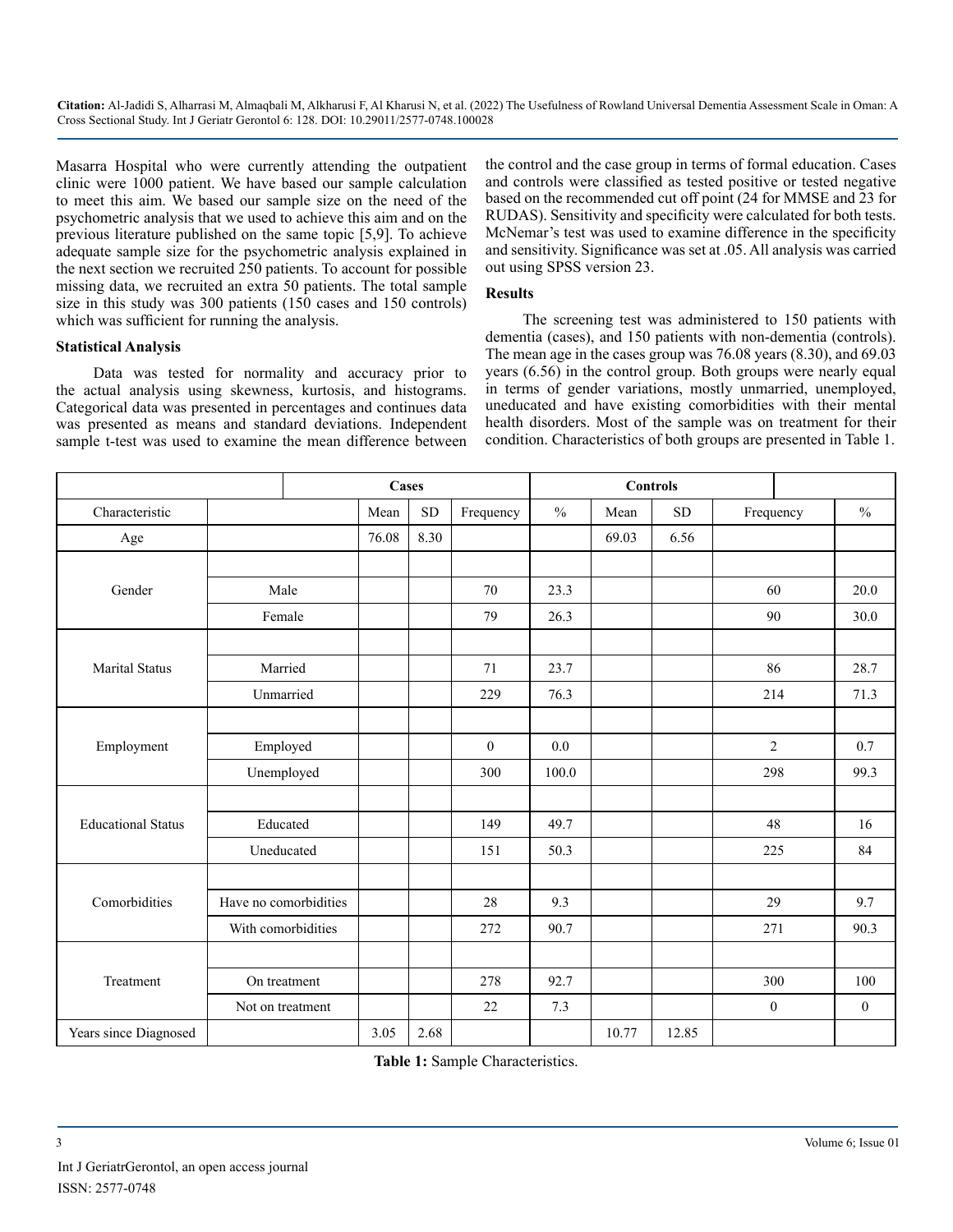The t test showed no significant difference between the cases and controls in terms of level of education (P=0.46). Mean RUDAS and MMSE scores for the two groups are presented in Table 2.

|                                                                      |     | <b>Minimum</b> | <b>Maximum</b> | Mean    | <b>Std. Deviation</b> |  |
|----------------------------------------------------------------------|-----|----------------|----------------|---------|-----------------------|--|
|                                                                      |     |                |                |         |                       |  |
| <b>RUDAS</b> Score (Case)                                            | 150 |                | 27             | 11.25   | 6.693                 |  |
| MMSE Score (Case)                                                    | 150 |                | 27             | 10.87   | 6.679                 |  |
| RUDAS score (Control)                                                | 150 | 4.00           | 30.00          | 21.4000 | 5.11872               |  |
| MMSE score (Control)                                                 | 150 | 6.00           | 64.00          | 21.2733 | 6.62910               |  |
| <b>Note:</b> Case: Dementia patients, Control: Non-Dementia patients |     |                |                |         |                       |  |

**Table 2:** Comparison between case and control in RUDAS and MMSE scores

The RUDAS tool sensitivity was 95.3% and the specificity was 40.7%. While the MMSE sensitivity was 98%, and the specificity was 32.7% presented in Table 3. We found significant difference in both the sensitivity and specificity of both screening tools (p<0.05). RUDAS was more specific than the MMSE. While marginal difference was detected in terms of sensitivity, where MMSE was more sensitive.

|             |            |                                             | Positively screened for<br>Dementia | <b>Negatively screened for</b><br>Dementia |        |
|-------------|------------|---------------------------------------------|-------------------------------------|--------------------------------------------|--------|
| <b>MMSE</b> | 24 or less | Count                                       | 147                                 | 101                                        | 248    |
|             |            | % Within for specificity and<br>sensitivity | 98.0%                               | 67.3%                                      | 82.7%  |
|             | above 24   | Count                                       | 3                                   | 49                                         | 52     |
|             |            | % Within for specificity and<br>sensitivity | $2.0\%$                             | 32.7%                                      | 17.3%  |
| Total       |            | Count                                       | 150                                 | 150                                        | 300    |
|             |            | % Within for specificity and<br>sensitivity | 100.0%                              | 100.0%                                     | 100.0% |

**Table 3:** Specificity and Sensitivity for the MMSE screening tool.

## **Discussion**

This is the first case control study that compared the score of RUDAS to the MMSE in the Middle East. The study was conducted in a tertiary care hospital that receives referrals from around the country. Therefore, the sample represents a heterogeneous elderly population living in different parts of Oman (Table 4).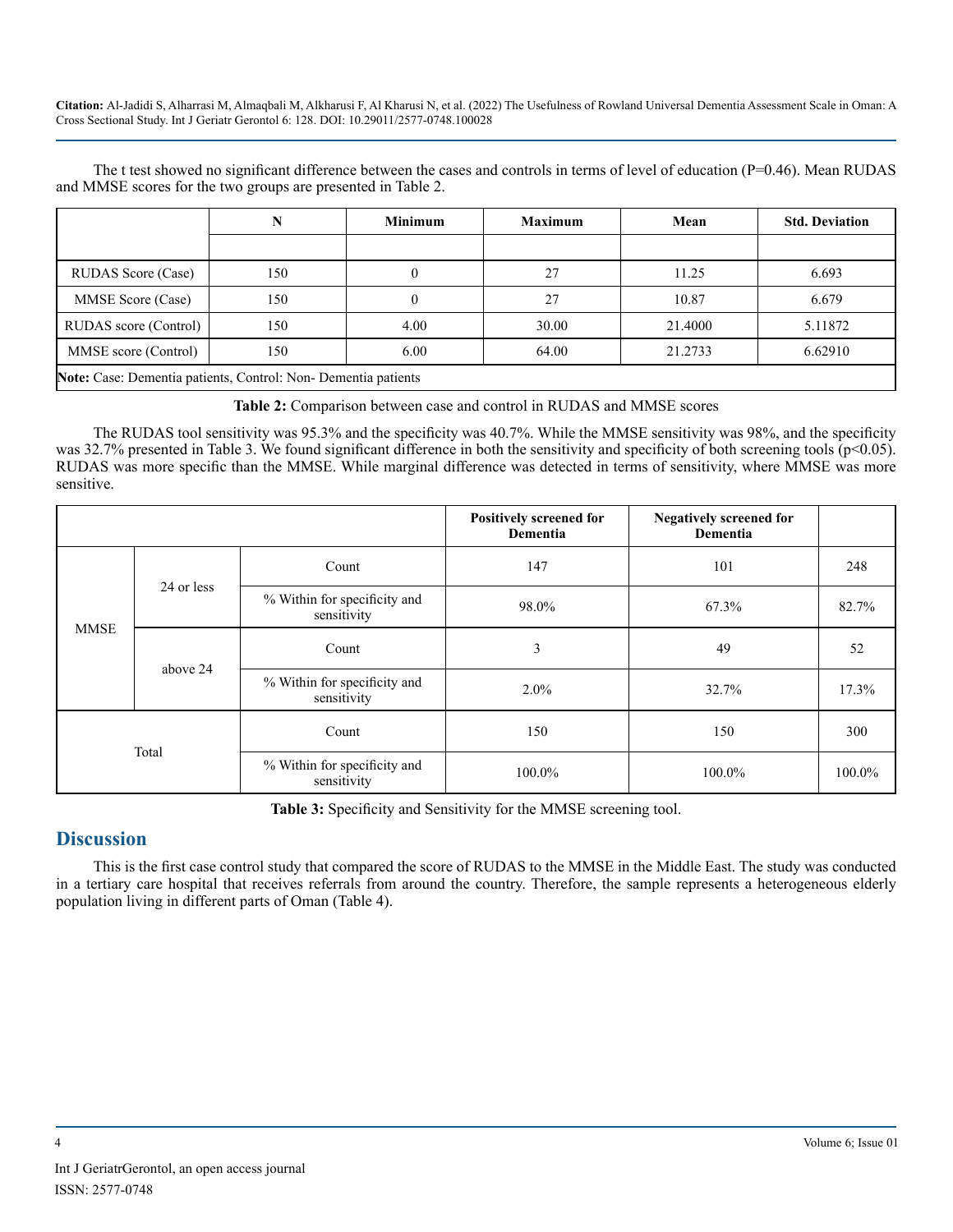|              |            |                                                                  | <b>Positively screened for</b><br>dementia | <b>Negatively screened for</b><br>Dementia |        |
|--------------|------------|------------------------------------------------------------------|--------------------------------------------|--------------------------------------------|--------|
| <b>RUDAS</b> | 23 or less | Count                                                            | 143                                        | 89                                         | 232    |
|              |            | % Within for specificity and sensitivity                         | 95.3%                                      | 59.3%                                      | 77.3%  |
|              | above 23   | Count                                                            | π                                          | 61                                         | 68     |
|              |            | % Within for specificity and sensitivity                         | 4.7%                                       | 40.7%                                      | 22.7%  |
| Total        |            | Count                                                            | 150                                        | 150                                        | 300    |
|              |            | % Within for specificity and sensitivity yes<br>no have dementia | 100.0%                                     | 100.0%                                     | 100.0% |

**Table 4:** Specificity and Sensitivity for the RUDAS screening tool.

Most of the participants are unemployed because the retirement age in Oman is at 60 years. Moreover, more than two thirds of them are unmarried mostly due to death of spouse and more than half of the participant in case and control groups were uneducated as formal education in Oman had started in 1970 when most of them had possibly started to work.

The present study showed high level of sensitivity of RUDAS to detect cases of neurocognitive disorder. This finding is consistent with many previous studies that evidenced the ability of RUDAS to identify patients with neurocognitive disorder [6,9,10]. For example, Storey, et al. demonstrated sensitivity rate of RUDAS as 89% across multiple cultures [6]. Similarly, Lype, et al. showed high sensitivity of RUDAS at 23 as cut off point among Indian population [9].

Compared to MMSE, RUDAS had almost similar sensitivity but higher specificity in the studied population. Nevertheless, the specificity for both tests are low, 40.7% for RUDAS and 32.7% for MMSE. Advanced age of the studied population and presence of multiple medical and mental comorbidities in both groups had resulted in a lower specificity in both test. More importantly, lack of formal education in the control group had possibly decreased the ability of the RUDAS test to rule out false positive cases of neurocognitive disorder. This is in contrast with many previous studies that showed high levels of specificity for MMSE and RUDAS [5,9]. This could be contributed to the difference in the studied population in term of education and presence of comorbidities in the control group. When the scare is intended for screening purposes, sensitivity is more important than sensitivity [8]. The geriatric clinic at Al Masarra Hospital is the only geriatric clinic in Oman that receives referral from all medical centers across the country. There is no finical burden on patients to attend the clinic, which is the case in other geriatric clinics (Government Funded) in Oman. Based on this observation, we can assume that the findings can be generalized to other geriatric clinics in Oman.

The study has some limitations. The design of the study was crosssectional which might cause misdiagnosis of dementia and could be avoided in longitudinal studies. In addition, the selection of control group from geriatric clinic patients might restricted the ability of the researchers to choose the candidates. There were also big variations in the educational level of the control group compared to the cases group as only 16% of the control group where educated compared to 49.7% in cases group.

## **References**

- 1. [Marvardi M, Mattioli P, Spazzafumo L, Mastriforti R, Rinaldi P, et al.](https://pubmed.ncbi.nlm.nih.gov/15847122/) [\(2005\) The Caregiver Burden Inventory in evaluating the burden of](https://pubmed.ncbi.nlm.nih.gov/15847122/)  [caregivers of elderly demented patients: results from a multicenter](https://pubmed.ncbi.nlm.nih.gov/15847122/)  [study. Aging Clin Exp Res 17: 46-53.](https://pubmed.ncbi.nlm.nih.gov/15847122/)
- 2. [Folstein MF, Folstein SE, McHugh PR \(1975\) "Mini-mental state". A](https://pubmed.ncbi.nlm.nih.gov/1202204/)  [practical method for grading the cognitive state of patients for the clini](https://pubmed.ncbi.nlm.nih.gov/1202204/)[cian. J Psychiatr Res 12: 189-198.](https://pubmed.ncbi.nlm.nih.gov/1202204/)
- 3. [Anderson TM, Sachdev PS, Brodaty H, Trollor JN, Andrews G \(2007\)](https://pubmed.ncbi.nlm.nih.gov/17545447/)  [Effects of sociodemographic variables on Mini-Mental State Exam](https://pubmed.ncbi.nlm.nih.gov/17545447/) [scores in older Australians. Am J Geriatr Psychiatry 15: 467-476.](https://pubmed.ncbi.nlm.nih.gov/17545447/)
- 4. [Manly JJ, Espino DV \(2004\) Cultural influences on dementia recogni](https://pubmed.ncbi.nlm.nih.gov/15062490/)[tion and management. Clin Geriatr Med 20: 93-119.](https://pubmed.ncbi.nlm.nih.gov/15062490/)
- 5. [Nielsen TR, Segers K, Vanderaspoilden V, Bekkhus-Wetterberg P,](https://pubmed.ncbi.nlm.nih.gov/30017010/) [Bjørkløf GH, et al. \(2019\) Validation of the Rowland Universal Demen](https://pubmed.ncbi.nlm.nih.gov/30017010/)[tia Assessment Scale \(RUDAS\) in a multicultural sample across five](https://pubmed.ncbi.nlm.nih.gov/30017010/)  [Western European countries: diagnostic accuracy and normative data.](https://pubmed.ncbi.nlm.nih.gov/30017010/) [Int Psychogeriatr 31: 287-296.](https://pubmed.ncbi.nlm.nih.gov/30017010/)
- 6. Al-Masarra Information System.
- 7. [Storey JE, Rowland JTJ, Basic D, Conforti DA, Dickson HG \(2004\)](https://pubmed.ncbi.nlm.nih.gov/15190994/) [The Rowland Universal Dementia Assessment Scale \(RUDAS\): a mul](https://pubmed.ncbi.nlm.nih.gov/15190994/)[ticultural cognitive assessment scale. Int Psychogeriatr 16: 13-31.](https://pubmed.ncbi.nlm.nih.gov/15190994/)
- 8. [Kurlowicz L, Wallace M \(1999\) The Mini-Mental State Examination](https://pubmed.ncbi.nlm.nih.gov/10578759/)  [\(MMSE\). J Gerontol Nurs 25: 8-9.](https://pubmed.ncbi.nlm.nih.gov/10578759/)